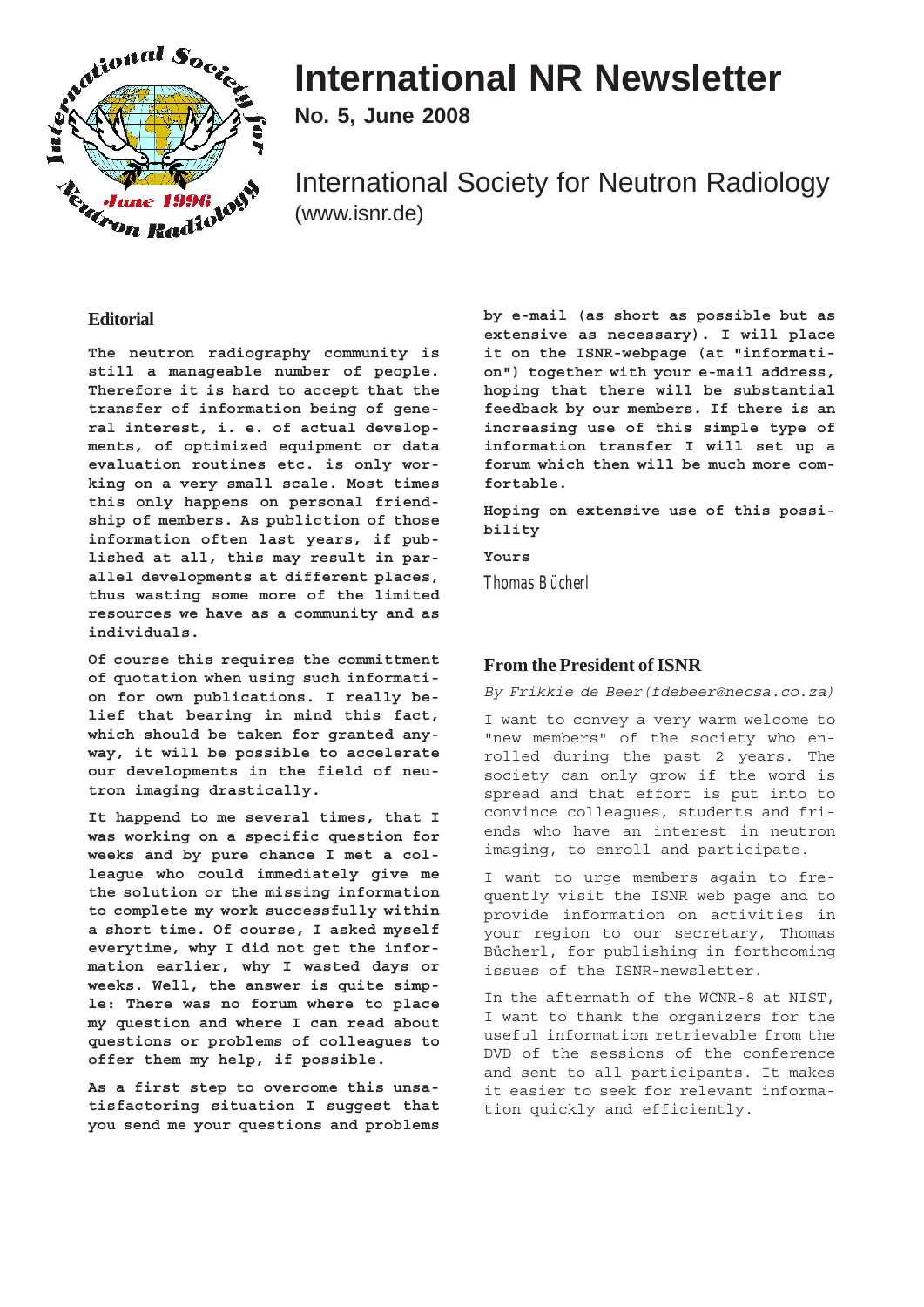## **ISNR-board proposed initiatives:**

a) Utilization of the www@ISNR.de web page:

It seems that the current usage of the society's web page is merely to find the contact information of members and/ or to post advertisement of applicable workshops and conferences in neutron imaging. For members who use the website in this manner – good for you – others please do likewise. I still do think that the web-site www.isnr.de could be utilised in a more efficient way. The "NEWS" and "GALLERY" are still under construction from the start of the web-page. Thomas Bücherl, the ISNR-secretary, who is the custodian of the web-site, will tell more about items needed in these categories to post to him for publication on the web.

b) FAQ interactive section on www.isnr.de Webpage:

I would like to propose the establishment of a Question and Answer category on the web page where a question about any aspect, even about suppliers of equipment, could be asked and some expert in the Nrad community will eventually answer the question on the web or 1-1 with the questioner.

c) Standardization in neutron imaging:

A couple of devices and procedures in the production and assessment of neutron beams are well established. As film neutron radiography has established universal standards applicable in the assessment of the radiographs, these standards can not be utilized for the purpose of digital- radioscopic or tomography imaging. Most of the facilities where neutron imaging is being conducted are digital in their image output. My plea to the society (all members) is to think about the scope / need for such devices / procedures for digital and tomography imaging to standardize within the international neutron imaging community. This issue can be discussed at the forthcoming ITMNR-

6 in Japan amongst the ISNR-board and delegates.

d) Global gatherings for neutron imaging expertise (scientists / engineers / students / technicians) in 2008 are limited to:

i) the initiative of the European facilities in Germany and Switserland to host from 20 April – 24 April a Workshop on Neutron Wavelength-dependent Imaging "NeuWave Imaging Workshop" in Garching, Munich, Germany. If you have an intention to upgrade your neutron imaging facility or to obtain experience in new applications of neutron imaging, make sure to attend this workshop.

ii) the  $6<sup>th</sup>$ -International Topical Meeting on Neutron Radiography (ITMNR-6)at the Kobe University, Japan. This meeting is of specialist nature regarding a certain topic in neutron imaging but it remains an important meeting of neutron imaging expertise or anyone who is interested to join and come to knowledge of the current trends. This meeting is part of the ITMNR-series and is being scheduled and promoted by the ISNRboard.

iii) the 17th World Conference on Nondestructive Testing in Shanghai, China. As neutron imaging is eventually a nondestructive testing technique, it is advised to join such a conference and experience the uniqueness of neutron imaging and its benefits within the nondestructive community. You are all invited to contact the organizers of these events and to participate.

iv) WCNR-9: 2010 South Africa

Preparations by the Local Organizing Committee (LOC) at Necsa, South Africa, are underway for the 9<sup>th</sup> World Conference on Neutron Radiography WCNR-9) to be staged in the African bush. The venue has been fixed to be a 4-Star hotel lodge in the Pilansberg nature reserve about 150 km from Pretoria, called Kwa-Maritane. The logo has been designed to be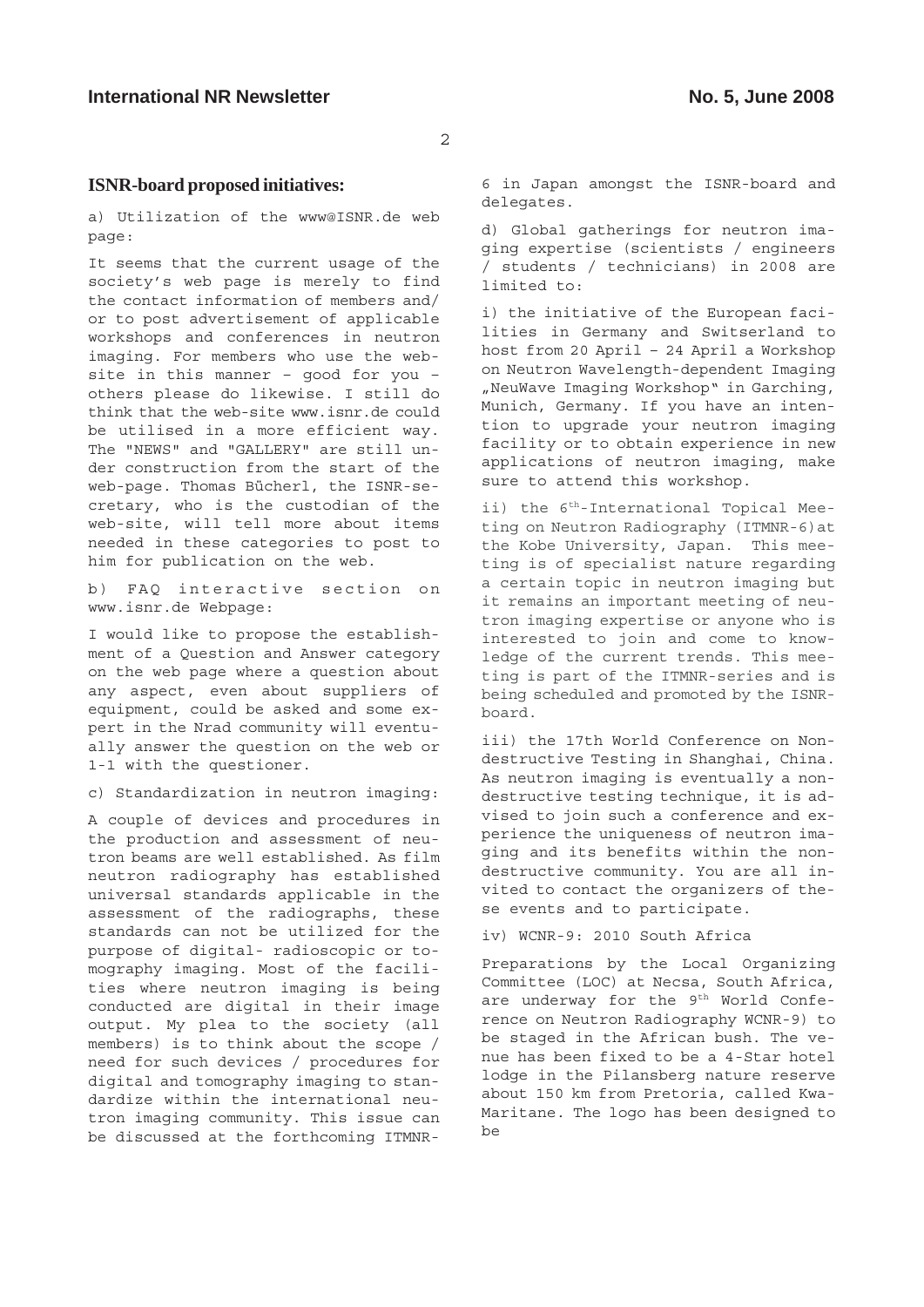

9th World Conference on Neutron Radiography 3 - 8 October 2010, Kwa Maritane, South Africa

Logo of the WCNR-9

showing the center of the 9<sup>th</sup> WCNR-activity focused at the Southern tip of Africa in 2010.

The next and more detailed invitation to delegates to attend the WCNR-9 will be staged at the ITMNR-6 in Japan. Please mark your diaries.

e) Census on the status of the International Neutron Imaging Society:

Many of us are concerned, with reasons, about the status and health of the ISNRsociety and its members. It is always good to stand back and to observe what the status is of the Nrad facilities worldwide, the status of the people involved in neutron imaging but essential to learn from the statistics to be gathered what the current trends are in neutron applications and –technologies. I think that it is a pity that so many PhD students and others who are actually "Nrad experts" are lost to the neutron imaging community after their graduation or do not see a future in neutron imaging research while there is a possible world wide need for them to apply themselves with their experience to establish or maintain neutron imaging facilities. If the global picture can be established about the status of neutron imaging, the experts who want to leave the community will be able to see opportunities within the community to apply themselves to the full.

The first draft format of the layout of the proposed census will be available at the ITNMR-9 where it will be finalized by the ISNR-board. The first information will be gathered at ITMNR-6 for the first survey to be completed within the next 2 years with the census survey results be available at the WCNR-9 in 2010 or earlier on the ISNR-Web page. The possibility to participate in the survey continuously on-line through the web could be a possibility.

f) Honorable and life-time membership of ISNR:

At an ISNR-board meeting at NIST during WCNR-8 in 2006, the importance to honor a person/group for outstanding contributions, performance and achievement in the past in the field of neutron imaging was discussed. This will be taken further at the ITMNR-6 in Japan and the first award(s), if decided and agreed upon by the board, will be made at WCNR-9 in South Africa during 2010.

# **Facilities around the World on Neutron Imaging:**

# **SANRAD facility: South Africa**

By Frikkie de Beer(fdebeer@necsa.co.za)

Head: Frikkie de Beer

Phone: +27 12 305 5258

No. of employees: 2 x scientists & 1 x technician

Post graduate students full time past 2 years: 3 x MSc

The facility, with its neutron radiography/tomography capabilities, located at the SAFARI-1 nuclear research reactor and operated by Necsa, was extensively utilized during the past 2 years in a variety of industrial applications and university R&D fields. Focus was given to porous media research, geosciences, palaeo-sciences and petrophysics. Due to the x-ray complementary capability established at the facility, a QA-service was rendered to the PBMR-group.

It is envisaged that the facility will be off-line from July 2008 to Dec 2009

3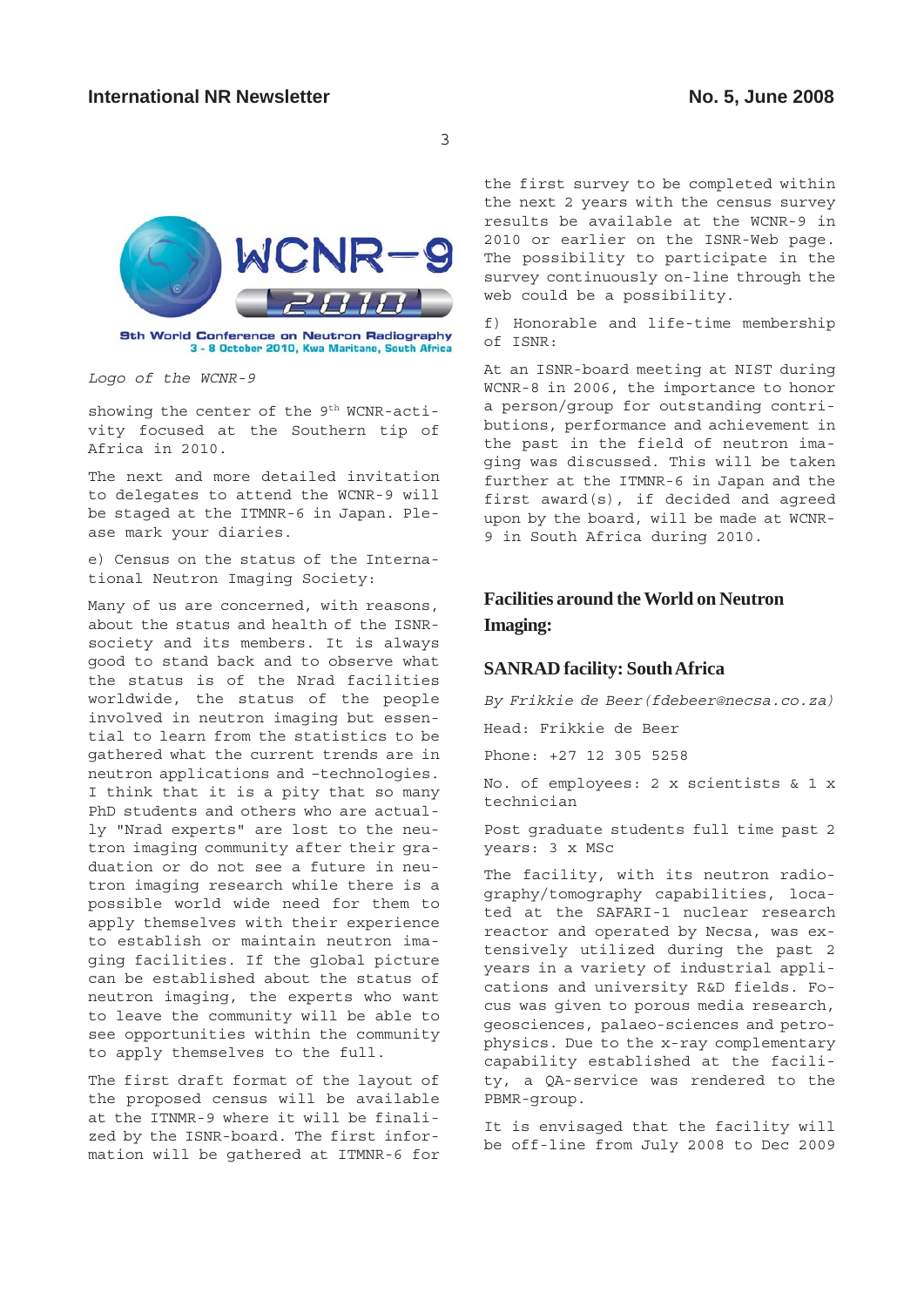# **International NR Newsletter No. 5, June 2008**

4

for upgrading its capabilities and infrastructure. Furthermore, a National Center for radiography and tomography are envisaged incorporating neutrons, gammas and X-rays (high energy and micro-focus) serving the R&D needs of South Africa, Africa and Southern Hemisphere.

# **DWIK facility for fast neutrons: South Africa**

By Chris Franklyn (franklyn@necsa.co.za)

Necsa and iThembaLABS have been participating with a large South African mining company in the development of an advanced accelerator based neutron generator for use in mineralogical radiographic imaging. After considerable capital investment, priorities changed in the mining company and a decision taken recently to terminate the project. Due to Necsa and iThembaLABS' close involvement, the company offered the use of the facilities to the collaborators. Necsa is now in possession of two advanced accelerator systems, as well as fast neutron imaging systems. Due to the unique nature of the accelerator systems, quasi-monoenergetic neutrons from 2.5 to 8 MeV can be generated with an intensity of the order of 1011 neutrons per second emitted primarily in a 30 degree cone. The Necsa/ iThembaLABS collaboration intends to utilize the facilities for R&D purposes, driven primarily by South African higher education institutions. Research projects in collaboration with international institutes will also be encouraged and this short report serves as an invitation to interested persons to contact the author for further details.

# **Call for hosts for WCNR-10 and ITMNR-7**

Institutions being interested and willing to host WCNR-10 in 2014 and ITM-NR-7 in 2012, respectively, should send their expression of interest to the secretary of ISNR (thomas.buecherl@ radiochemie.de).



Some participants of NEUWAVE-1 during their mountain hike to the Wallberg close to the summit ...

# **NEUWAVE-1**

#### by Eberhard Lehmann

For the first time, a meeting was held outside the "normal" sequence of conferences in neutron imaging for a dedicated topic gaining such high interest and participation. During 3 ½ days, about 40 leading experts from 9 countries all over the world exchanged their knowledge about two promising topics: Energy-dependent Imaging with cold neutrons and the progress in fast neutron imaging. A new format was successfully applied for the first time, with the number of talks very limited but with plenty of time for vivid discussion.



... and relaxing after arriving at the mountain top restaurant.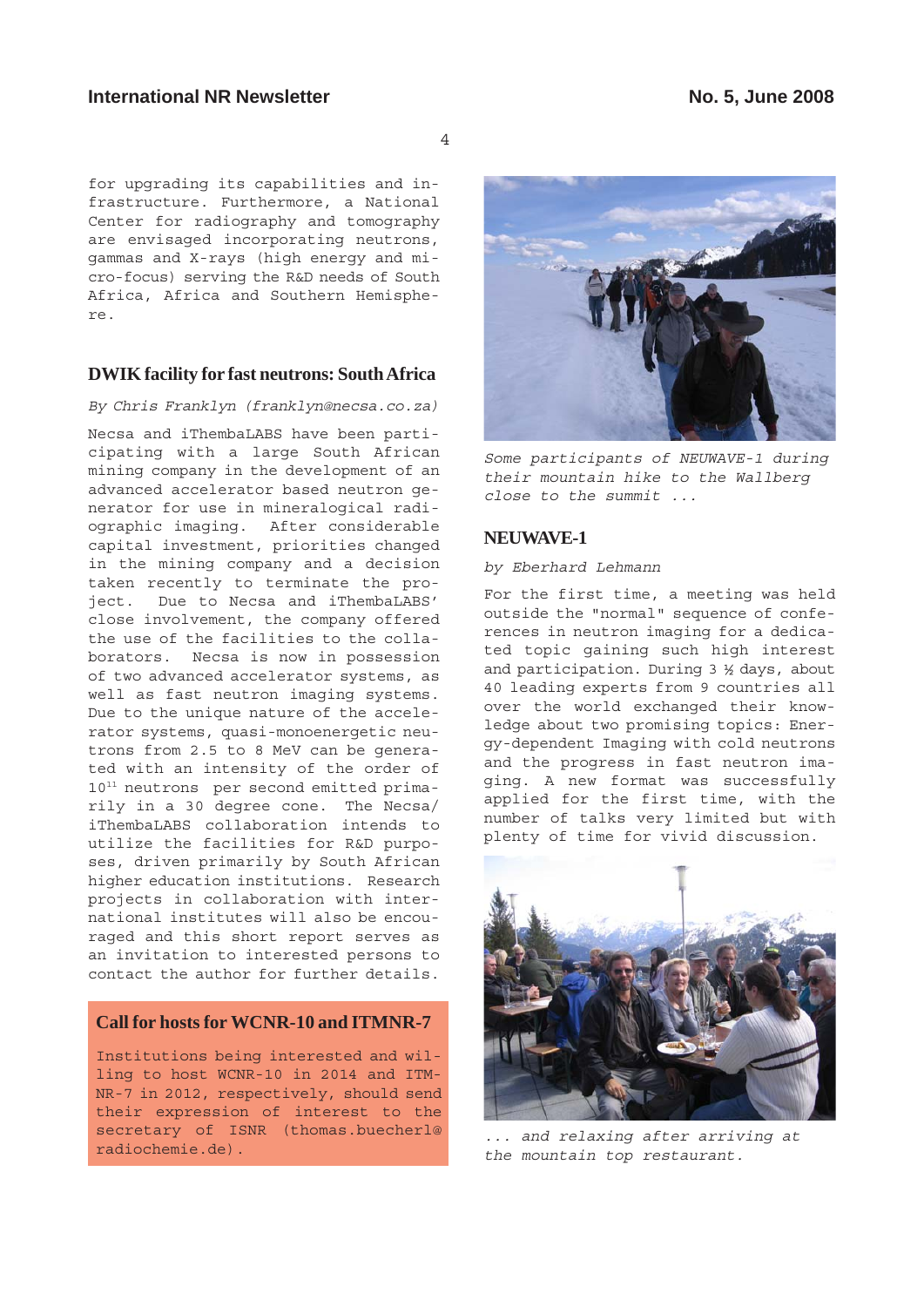

Photography of the participants of the NEUWAVE-1 workshop. In the background the FRM I, the famous "atomic eqq" (FRM I), is visible.

The research neutron source "Heinz Maier-Leibnitz (FRM II)" of Technische Universität München was chosen as conference site due to its expertise in both fields with its facilities ANTARES (cold neutron imaging) and NECTAR (fast neutron imaging). This activity was supported by the European network NMI3 (http://neutron.neutron-eu.net/n\_nmi3).

During this meeting it became obvious that the new approach to do transmission imaging measurements with narrow energy bands of the applied neutron spectrum will enable a new field of material research and material characterization with cold neutrons. The number of facilities presently available for such kind of studies is very limited (about 5 worldwide). Consequently the presented results just give a first glance on future perspectives of the method.

It was demonstrated that the scattering behavior of most metallic materials for cold neutrons is characterized by the Bragg edges in the cross-section data due to diffractions at the lattices of the micro-crystallites. Depending on the neutron wavelength and the material properties, either the structural parameter of the material can be derived from transmission data, or local textures can be visualized in high spatial resolution. First impressive results of such imaging studies were presented.

These findings have direct impact on the decisions to go ahead to install also beam lines for neutron imaging at the upcoming new spallation neutron sources (ISIS-TS2, SNS, J-PARC, ESS-S). The pulse structure at these strong neutron sources is extremely promising for energy selective imaging, using the Time Of Flight (TOF) technique with high performance in respect to energy reso-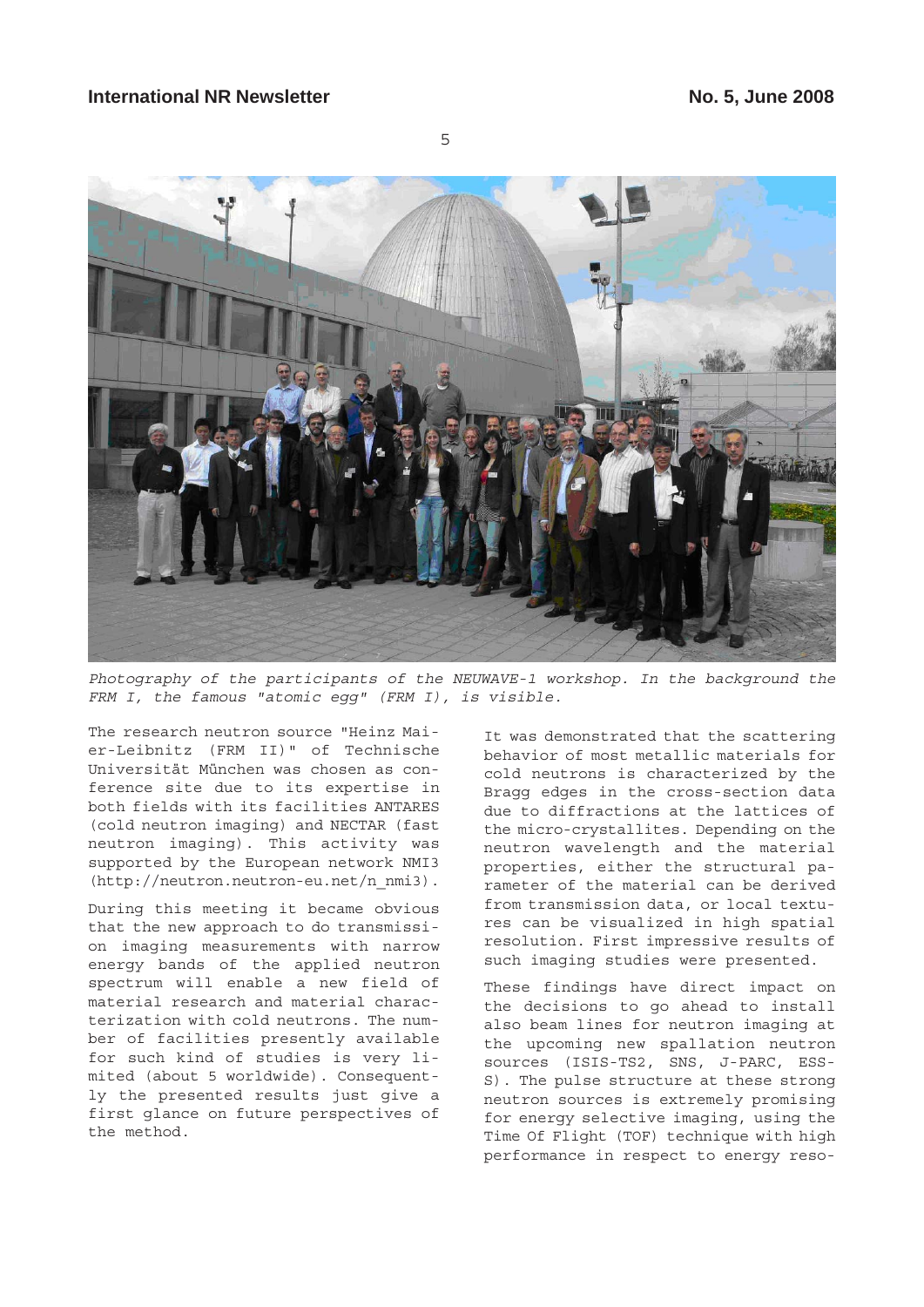lution and pulse intensity. The intense pulses can also be used for stroboscopic imaging of fast processes.

Currently, all four spallation sources are on different levels of consideration in respect to the installation of imaging facilities.

At ISIS-Target Station 2 (TS2), a project named IMAT is on the way for material research applications as extension and complement to activities at EN-GINE-X. The goal is a setup which combines the imaging capability with a diffraction device for texture and stress analysis.

SNS is on a good way to reach the power of ISIS soon and will go beyond. Therefore, a real competition for the remaining beam ports at this source is expected. It will be necessary to apply for such a beam line option at the meeting of the Scientific Committee foreseen to be held in October 2008 with a Letter of Intent. A combination with a scattering device, e.g. a miniaturized SANS, was considered, which would strengthen the scientific impact of the proposal.

J-PARC will start operation during 2008 and commence user operation at the end of the year. The proposal system will start in Summer 2008. An elaborate universal test beam line is about to be completed for the start of user operation, which incorporates nearly all installations necessary for neutron imaging. Test measurements for imaging will be performed soon after commissioning in order to make a forecast for the future performance of a dedicated installation and to underline the layout design with realistic data.

ESS-S will have (if agreed) a strong intended link to industry, where neutron imaging will certainly play an important role. Although it is too early to make direct considerations in respect to design and layout of such an installation, ESS-S can take profit from the progress and the experience at the other sources mentioned above.

Beside these very important considerations about the future imaging capabilities at pulsed spallation sources, interesting new results in neutron imaging were presented. This was in particular about imaging with polarized neutrons for magnetic field and structure determination, phase contrast imaging, new set-up for fuel cell research and options for high resolution neutron imaging detectors. It became also clear that imaging and scattering methods will be more and more integrated and combined in future experiments.

The meeting was concluded with the explicit aim of the participants to continue the approaches and discussion in a follow-up event (NEUWAVE 2) to be held at one of the four sites of the pulsed spallation sources. The final decision about site, timing and content will be taken by latest at the ITMNR-6 meeting in Kobe (Japan), September 2008, (http://www.org.kobe-u.ac.jp/itmnr-6/).

# **New members**

In this section we will make you familiar with new members of ISNR and their activities in the field of NR.

#### **Fareeha Hameed, Austria**

"I have been working with neutron radiography and tomography to investigate the penetration of stone strengtheners in building stones. St. Stephan's Cathedral, one of the most important high and late Gothic buildings in Central Europe, is a landmark of Vienna. The restoration of its facade, composed of different calcareous arenites, is a continuous challenge due to erosion, air pollution and the decomposition faced over the passage of time. An expensive and disputed technique is the extensive use of stone consolidants and impregnation agents to make the surface more corrosion resistant. For an assessment of the sustainability of the applied restoration procedures several stones have been drilled from weather-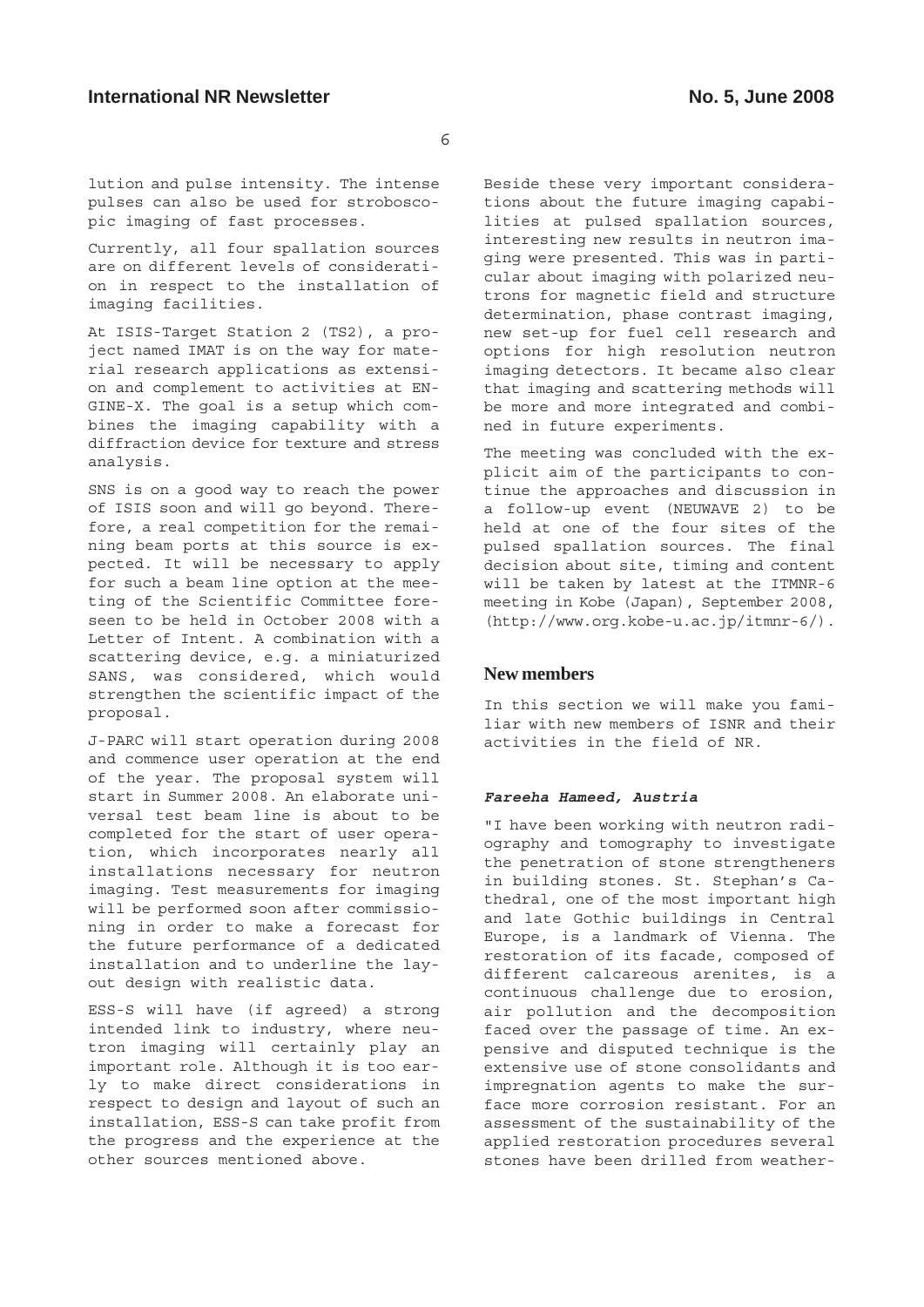exposed locations of the facade. Neutron radiography and tomography investigations, assisted by other inspection methods, have been performed to analyze the penetration depth and dispersion of the restoration agents. The neutron method has been confirmed to be very useful for a fast assessment of the effectiveness and sustainability of the restoration process.

I am also updating the neutron radiography and tomography facility at Atominstitut. We are trying to perform digital neutron imaging with a high resolution at a low power research reactor. The resolution is being improved by setting up a new scintillator. An imaging plate detector is being used to perform high resolution neutron radiography.

I am also working at imaging and transmission analysis of boron alloyed steels which are used in nuclear engineering as neutron shielding for radioactive waste disposal equipment."

## **Reynaldo Pugliesi, Brazil**

"Actual work: Development and application of the NR technique by using: Conventional X-ray films, Track-etch foils; Real time systems. Development of the neutron induced radiation (proton, alpha, electron) radiography technique.

Two PhD thesis are under advising.

Publications:

F. Pugliesi; V Sciani; MAS Pereira; R.Pugliesi; Digital system to characterize solid state nuclear track detectors. Brazilian Journal of Physics; submitted in Feb/2007 and accepted for publication in April/2007.

R.Pugliesi; MlG Andrade; MaS Pereira; F. Pugliesi. Chap.5 of the book:XIV summer school in Experimental Nuclear Physics, Jorge Andre Swieca; São Paulo IPEN 13-24/Fev/2006. Fundamentals of the Neutron Radiography technique.

V.Sciani, F.Pugliesi, M.A.Stanojev Pereira, R. Pugliesi. Digital system for track - etch neutron radiography. XXVI-II Meeting for Nuclear Physics in Brazil; 07-11/09/2005 Guaruja/SP – awarded as the best paper presented in the poster section.

R.Pugliesi; E.Lehmann. Neutron Induced Electron Radiography using an Image Plate. Applied Radiation and Isotopes;vol62(3); 457-460; 2005

R.Pugliesi; MlG Andrade; MaS Pereira; F. Pugliesi. Neutron Induced electron Radiography. 5 International Topical Meeting on Neutron Radiography. Max Planck Institute; 07/2004. Nuc Instruments and Methods - A ;  $542/1-3$  pp. 81-86, 2005

R.Pugliesi. New radiographic images from old neutron converter screnns. Meeting of the IAEA:"Development of improved sources and Imaging systems for Neutron Radiography. Hann Meitner Institute West Germany, 07/2004

R. Pugliesi. "Neutron radiography acticities at IPEN and proposed work plan on Neutron Induced Radiation Radiography". Meeting of the IAEA:"Development of improved sources and Imaging systems for Neutron Radiography. Vienna, 07/ 2003.

R. Pugliesi; Marco A.Stanojev Pereira. Evaluation of the Sensitivity for the track-etch neutron radiography method. Radiation Measurements 37/2, pp 109- 112, 2003

M.O Menezes; R.Pugliesi; M.L.G.Andrade; M.S.Pereira. Real-time neutron radiography at IPEN-CNEN/SP. Brazilian Journal of Physics, vol.33 no.2 pp 282-285, june 2003

Future plan: Install a neutron tomography system in our NR facility"

#### **Abdul Aziz Mohamed, Malaysia**

"My interest is mainly to use neutron beam for materials science and engineering. Currently, my neutron works, all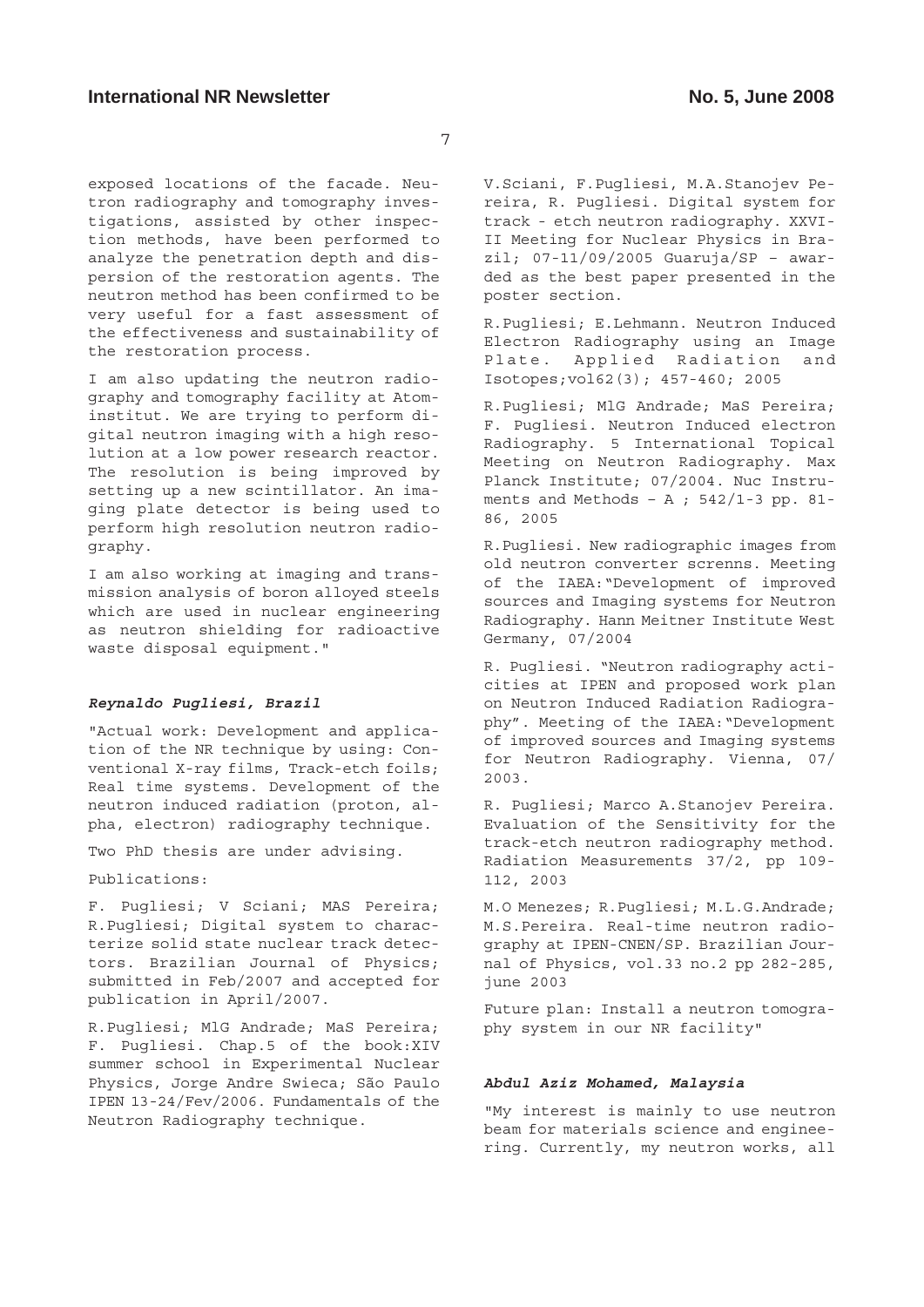aspects (usages, instrumentations, analysis), are on radiography, scattering (small angle and neutron diffraction), prnaa, transmutation doping and modelling MCNP/SAND.

Currently chief investigator for IAEA project neutron beam research (SANS) and member of project Advanced Neutron Radiography.

#### Major experience:

5 months at Japan Atomic Energy Research Inst. working on neutron radiography, 1992 10 days R&D attachment at SANS facility at Indonesian Reactor, 2000, 2003, 2005 Guest researcher at NIST Neutron Beam Centre for SANS 2 weeks 2001 (counter part Dr C. J. Glinka)"

Abdul Aziz Mohamed is also an IAEAlevel III NDT personnel for 5 methods.

#### **Naeem M. Abdurrahman, USA**

"Work in Neutron Radiography:

Developed 2 major experimental research facilities: An advanced neutron imaging facility for neutron radiography and computed neutron tomography. The imaging facility uses the university research reactor to provide the intense neutron source. The other facility is a graphite slowing down time spectrometer for nuclear materials characterization. The graphite spectrometer facility employs a pulsed DT neutron generator. In the development of both facilities we relied heavily on Monte Carlo for the system design and optimization, analysis, and simulations. These projects were funded by the NFS and DOE respectively.

Developed image reconstruction, restoration, and enhancements algorithms and methods for neutron computed tomography and other tomographic modalities. The image restoration and enhancement research focused on the problem of removing the image blurring caused by neutron scattering inside the object. We employed elaborate mathematical analysis, Monte Carlo simulations, and artificial neural networks to address the scattering correction and image deblurring. This project was funded by the NSF.

Publications and Presentations in Neutron Radiography:

1. M. S. Abdelrahman and N. M. Abdurrahman, Imaging Automation and Volume Tomographic Visualization at Texas Neutron Imaging Facility, Trans. Am. Nucl. Soc., 81, 120-121 (1999).

2. Y. G. Jo, N. M. Abdurrahman and M. S. Abdelrahman, New Thermal Neutron Imaging Facility at The University of Texas Reactor, Trans. Am. Nucl. Soc., 80, 84-85 (1999).

3. N. M. Abdurrahman, Y. G. Jo and M. S. Abdelrahman, Demonstration of Neutron Radiography and Computed Tomography at The University of Texas Thermal Neutron Imaging Facility, Trans. Am. Nucl. Soc., 80, 85-87 (1999).

4. N. M. Abdurrahman, Y. G. Jo, W. J. Spiesman, and T. L. Bauer, Verification of MCNP Model for the University of Texas TRIGA Reactor, Trans. Am. Nucl. Soc., 77, 132-134 (1997).

5. Y. G. Jo, N. M. Abdurrahman, B. W. Wehring, Design of a Neutron Radiography Collimator System in a Through Beam Port at Triga Reactor, Trans. Am. Nucl. Soc., 75, 113-114 (1996).

6. N. M. Abdurrahman and B. W. Wehring, \"Neutron Imaging System for Neutron Radiography, Tomography, and Beam Diagnostics,\" Trans. Am. Nucl. Soc., 73, 154-155 (1995).

7. Y. G. Jo M. A. Abdelrahman and N. M. Abdurrahman, Nondestructive Evaluation of Aluminum Honeycomb Structures Using Thermal Neutron Radiography, Proc. 2000 NSF Design and Manufacturing Research Conference (2000)

8. Y. G. Jo, M. S. Abdelrahman, and N. M. Abdurrahman, Selective Nondestructive Evaluation Applications of Ther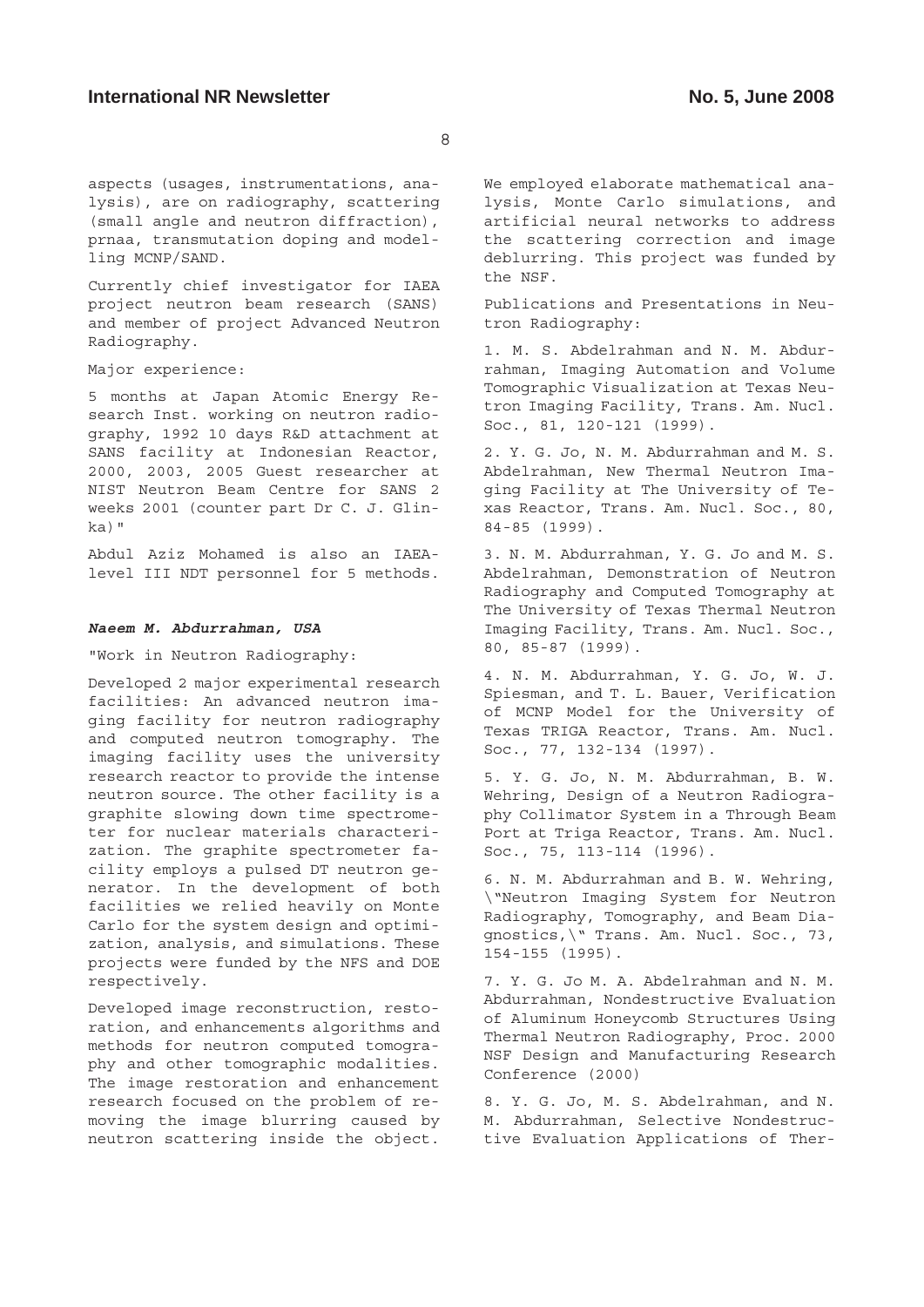mal Neutron Imaging, Proc. 8th International Conference on Nuclear Engineering, American Society of Mechanical Engineers, New York, NY (2000)

9. Y. G. Jo and N. M. Abdurrahman, The Effect of Moderating Piece Inside a Neutron Collimator on Neutron Dose Around Neutron Imaging Facility, Proc. 1998 Radiation and Shielding Division Topical Conference: Technologies for the New Century, American Nuclear Society, Vol. I, pp. 11-117 (1998).

10. N. M. Abdurrahman, B. W. Wehring, T. L. Bauer, Y. G. Jo, Development of Neutron Imaging System for Real Time Neutron Radiography and Neutron Computed Tomography at The University of Texas Triga Reactor, Proc. 5th World Conf. Neutron Radiography, Deutsche Gesellschaft für Zerstö rungsfreie Prüfung, pp. 222-228 (1997)

11. Y. D. Lee, N. M. Abdurrahman, R. C. Block, and R. E. Slovacek, Neutron Emission Tomography for Nuclear Fissile Materials Safeguards, Proc. 5th Int. Conf. Facility Operations-Safeguards Interface, pp. 200-204 (1996).

12. New Thermal Neutron Imaging Facility at The University of Texas Triga Reactor, 9th Symposium on Radiation Measurements & Applications, Ann Arbor, MI, 1998."

**Md. Khurshed Alam, Bangladesh**

### **Md. N. Islam, Bangladesh**

I am working as group leader in the field of neutron radiography at the institute of nuclear Science and Technology, Bangladesh Atomic Energy Commission.

Publications:

1. M. N. Islam, M. M. Rahman, S.M.A. Islam & M. A. Zaman, Neutron radiographic investigation of the quality of some rubber samples, Indian Journal of Pure and Applied Physics, Vol. 38 (Sept. 2000) pp-675.

2. M. N. Islam, M. A. Saklayen, M. K. Alam, M. A. Zaman & M. H. Ahsan, Study of corrosion in aluminium using neutron radiography technique, Indian Journal of Pure and Applied Physics, Vol. 38 (Sept. 2000) pp-670.

3. M. N. Islam, M. K. Alam, M. A. Zaman, M. H. Ahsan & N. I. Molla, Application of neutron radiography to building industries, Indian Journal of Pure and Applied Physics, Vol. 38 (May 2000) pp-348.

4. M. N. Islam, M. M. Ahasan, M. K. Alam, M. S. Uddin & M. Zaman, Measurements of D2O - concentration in D2O - H2O mixture using neutron radiography technique, Indian Journal of Pure and Applied Physics, Vol. 41 (Aug.2003) pp-593.

5. M. N. Islam, Mubarak A. Khan, M. K. Alam, M. A. Zaman & M. Matsubayashi, Study of water absorption behavior in wood plastic composites by using neutron radiography techniques, Journal of Polymer ¡V Plastic Technology and Engineering, Vol. 42, Issue 5 (2003) pp-923.

6. M. S. Uddin, R. U. Miah, Sk. A. Latif, M. N. Islam, M. R. Zaman and N. I. Molla, Excitation functions of (n,p) and  $(n, f\tilde{N})$  reactions on the isotopes of Vanadium and Cobalt in the neutron energy range of 13.57 - 14.71 MeV, Indian Journal of Pure and Applied Physics, Vol. 39 (Aug.2001) pp-487.

7. M. S. Uddin, Sk. A. Latif, M. A. Halim, M. N. Islam, R. U. Miah, N. I. Molla & M. R. Zaman, Measurement of (n,2n) reaction cross sections on the isotopes of Zinc, Germanium and Scandium in the neutron energy range of 13.82- 14.71 MeV, Indian Journal of Pure and Applied Physics, Vol. 40 (Aug. 2002) pp-533.

8. M. K. Alam, M. N. Islam, M. A. Zaman and M. Y. Ali, Optical model studies for elastic scattering of protons, Indian Journal of Physics, Vol. 77A, No. 3 (May 2003) pp-261.

 $\circ$